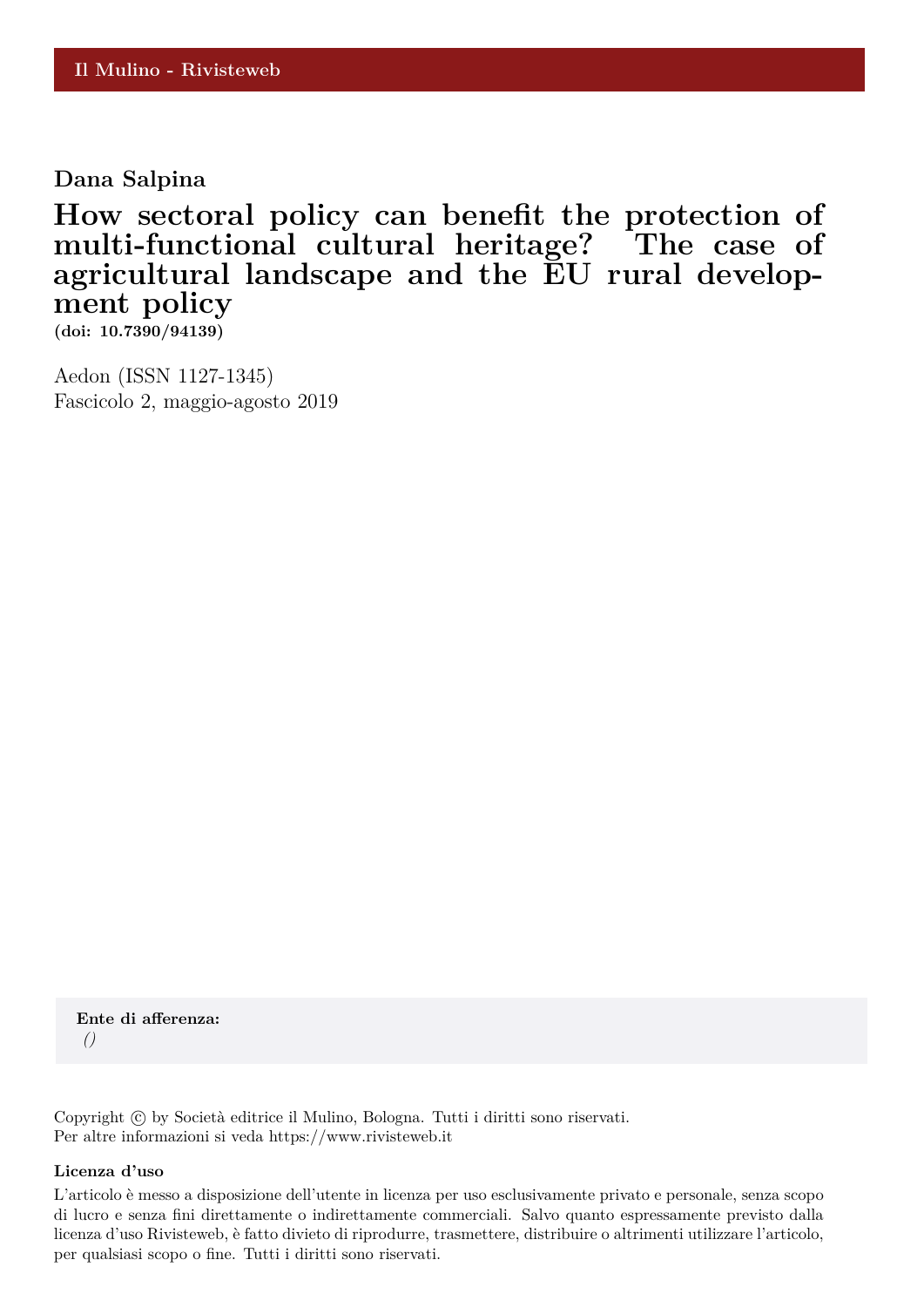<span id="page-1-0"></span>

quadrimestrale diretto da Marco Cammelli

**numero 2, 2019, issn 1127-1345 [Home](http://www.aedon.mulino.it/index.html) [Indice](http://www.aedon.mulino.it/archivio/2019/2/index219.htm) [Ricerca](http://www.aedon.mulino.it/risorse/cerca.htm) [Risorse web](http://www.aedon.mulino.it/risorse/web.htm)**

## <span id="page-1-10"></span>**Sulla nozione di patrimonio culturale**

# **How sectoral policy can benefit the protection of multi-functional cultural heritage? The case of agricultural landscape and the EU rural development policy**

## **di** *[Dana Salpina](http://www.aedon.mulino.it/archivio/2019/2/autor219.htm)*

Sommario: [1. Introduction: Agricultural landscape as a multifunctional cultural heritage](#page-1-0). - [2. CAP: From food production to rural development](#page-1-0) [and landscape preservation?](#page-1-0) - [3. The EU Regulation 1305/2013 on support for rural development and its](#page-1-0) [measures for the preservation of](#page-1-0) [agricultural landscapes](#page-1-0). - [4. From theory to practice: The articulation of](#page-1-0) [the EU policy measures in the RDP of Liguria and their use for the](#page-1-0) [preservation](#page-1-0) [of the agricultural landscape of Cinque Terre](#page-1-0). - [5. Concluding remarks](#page-1-0).

In order to shed light on the interactions between the sectoral policies and heritage protection objectives, this article focuses on the preservation of agricultural landscapes within the EU rural development policy, the second pillar of the CAP, which is often put forward as being powerful instrument in<br>transforming the European agricultural landscapes. Based on the analy regards to the preservation of heritage agricultural landscape.

**Keywords:** Agricultural Landscape; EU Rural Development Policy; Landscape Preservation; Multifunctional Heritage; CAP.

### **1. Introduction: Agricultural landscape as a multifunctional cultural heritage**

<span id="page-1-3"></span><span id="page-1-2"></span><span id="page-1-1"></span>From the perspective of academic stream defending the functionalism of heritage, society and societal processes endow cultural heritage with values and functions [\[1](#page-5-0)]. However, only certain typologies of cultural heritage clearly manifest both cultural (e.g., associated with historic, identity or aesthetic values) and continuous 'use' functions. Think of fashion as heritage [\[2](#page-5-1)], industrial heritage [\[3](#page-5-2)] and cultural landscape. Indeed as stated in the preamble of the European Landscape Convention (2000) *'the landscape has an important public interest role in the cultural, ecological, environmental and social fields, and constitutes a resource favourable to economic activity'* [\[4](#page-5-3)]*.* It is particularly evident on the example of agricultural landscapes, which involves an intricate plot of interrelated interests such as environmental protection, food security, development of rural economies, preservation of cultural diversity and recreational space. Thus, if we look at agricultural landscapes with the eyes of ecologist or biologist, we might first see the environmental characteristics of an agricultural landscape, while from the perspective of economic sector the attention would shift towards its productive function. It means that in addition to ecosystem services agricultural landscapes provide a range of monetary and private goods  $[5]$  $[5]$ .

<span id="page-1-5"></span><span id="page-1-4"></span>However, there is also the cultural dimension of agricultural landscape that endows it with heritage function. As defined by the agrarian historian Emilio Sereni agricultural landscape is *"the form that man, in the course and for the ends of his agricultural productive activities, impresses on the natural landscape"* [\[6](#page-5-5)]. In other words, it is a product of a long historical trajectory, encompassing both tangible (e.g., drystone wall terraces, rural architecture, and irrigation systems) and intangible (e.g., traditional agricultural practices and *savoir-fair*e) patterns created, used, transformed and developed by people. As such, the concept has a close relation with the idea of humanity and history. However, besides the historic value intrinsic to cultural heritage, there is the socio-symbolic aspects of agricultural landscapes that exist *'by virtue of being perceived, experienced, and contextualized by people*' [[7](#page-5-6)]. This cognitive dimension has direct relevance for the development of emotional ties of individual and society to certain territory, also named as the sense of identity [\[8](#page-5-7)].

<span id="page-1-9"></span><span id="page-1-8"></span><span id="page-1-7"></span><span id="page-1-6"></span>The global recognition of agricultural landscapes as heritage is the recent trend, which has initiated with the introduction of the category of 'cultural landscapes' within the framework of the World Heritage Convention (1972) of UNESCO (United Nations Educational, Scientific and Cultural Organization) in 1992, and the first inscription of agricultural landscape in the World Heritage List in 1995 [\[9](#page-5-8)]. Nowadays, the number of globally protected agricultural landscapes as well as the legal and institutional tools recognizing them is growing  $[10]$  $[10]$ . However, being at once productive land, natural milieu and cultural construct involving a series of interests (e.g., conservation vs. production, development vs. preservation) and sectoral policies makes the protection of agricultural landscapes a complex task (Figure, 1).

| Cultural Dimension             | Cultural and Social<br>Functions        | Cultural<br>Policies      |
|--------------------------------|-----------------------------------------|---------------------------|
| Productive Dimension           | Economic and<br>Food Security Functions | Agricultural<br>Policies  |
| <b>Environmental Dimension</b> | <b>Environmental Function</b>           | Environmental<br>Policies |

#### **Figure 1. Agricultural landscape as a heritage with multiple functions. Author's elaboration.**

The strong dependence of multifunctional heritage from sectoral policies is particularly evident in the relation between the EU agricultural policy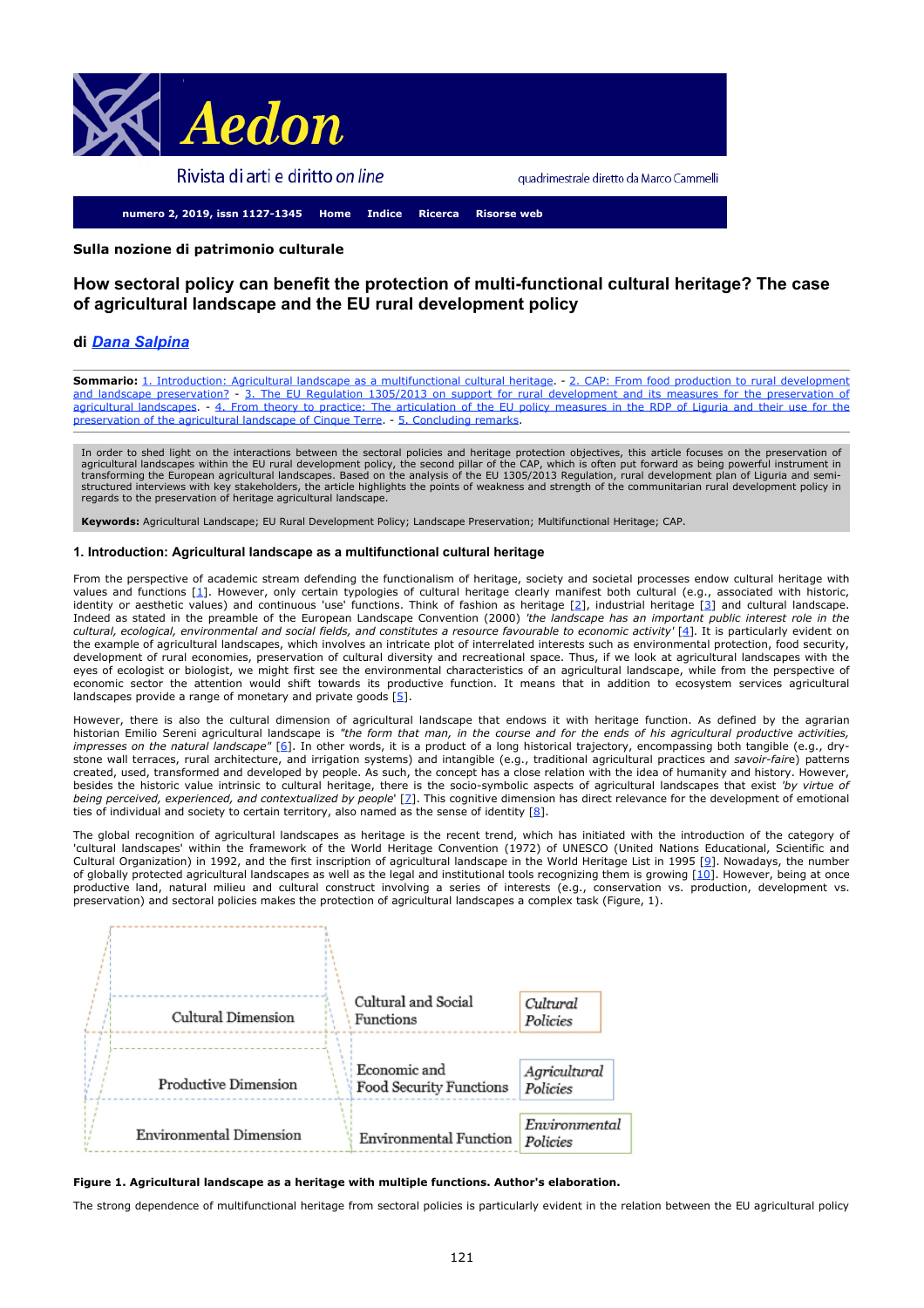<span id="page-2-1"></span><span id="page-2-0"></span>and agricultural landscape. The latter has seen dramatic changes during the post-war agricultural intensification  $[11]$  $[11]$ , and currently continues to change but this time in the direction of sustainable production and rural development. While the main objective of agricultural policy will always remain the food production and safety  $[12]$  $[12]$  $[12]$ , in the context of rural development, which directly relies on the well-being of rural population, the preservation of agricultural landscape becomes a pivotal instrument in achieving the current policy objectives [\[13](#page-5-12)].

<span id="page-2-3"></span><span id="page-2-2"></span>In this view, there has been an increasing scientific interest in the degree of protection and support provided by modern EU agricultural policy for the ecosystem services [<u>[14](#page-5-13)]</u> and territorial development [<u>15]</u>. However, its role in the preservation of heritage agricultural landscapes is poorly explored topic. The paper therefore examines the second pillar of the CAP on rural development and questions *whether and how the current policy measures benefit the preservation of heritage agricultural landscapes?* In order to answer this question the first section briefly introduces to the European agricultural policy and its evolution in relation to environmental and heritage protection objectives. The second section focuses on the rural development and its measures related to the preservation of agricultural landscapes. More precisely, it examines the EU Regulation 1305/2013 on support for rural development and evaluates its possible impact on agricultural landscapes. The third section discusses the application of these measures at the local level through analysis of the rural development plan (RDP) of Liguria. It evaluates the benefits and limits of the sectoral plan *vis-à-vis* the preservation of the agricultural landscape of Cinque Terre recognized as World Heritage site [\[16](#page-5-15)].

<span id="page-2-4"></span>Finally, the paper highlights the main points of strength and limits of the communitarian rural development policy in relation to the preservation of heritage agricultural landscapes. Thus, the former rely in the direct forms of support for the maintenance and restoration of cultural and natural heritage elements present in rural landscapes. While the latter concern the operational limits including the weakness of the information channel between the responsible authorities and farmers, the lack of attention to the traditional agricultural knowledge and practices, as well as the inflexibility to the morphological and socio-economic specificities of heritage agricultural landscapes. This is because the agricultural landscapes within the EU agricultural policy are seen merely through the prism of the environmental services. The concluding remarks highlight the necessity in more inclusive policy measures for the next programming period (2020-2027), which lives a room for the local policy makers to adopt the EU support to the needs of specific sites.

## **2. CAP: From food production to rural development and landscape preservation?**

<span id="page-2-5"></span>In the first decades after the World War II, the main objectives of the EU agricultural policy (known as CAP) were the maximization of the agricultural productivity and stabilization of agricultural market. The intensification of agriculture has led to the negative transformations in terms of simplification of landscape mosaic  $[17]$  $[17]$  $[17]$ , soil and water erosion, air pollution and impoverishment of agrobiodiversity  $[18]$  $[18]$  $[18]$ . Since then, the agricultural policy has evolved considerably and through the major reforms the environmental protection has become one of the major concerns of the current CAP. First, under the *agri-environmental regulation* [\[19](#page-5-18)], farmers started to receive a financial support for reduction agro-chemical inputs and extensive forms of agriculture, which permitted to mitigate the impact of farming activities and consequently to protect the rural landscape [[20](#page-5-19)].

<span id="page-2-9"></span><span id="page-2-8"></span><span id="page-2-7"></span><span id="page-2-6"></span>Further, in the beginning of 2000s, the rural development policy has become the second pillar of the CAP, which was the reflection of the development issues in the rural environment [\[21](#page-5-20)]. During the previous programming period (2007-2013), the community strategic guidelines have outlined the multifunctional role played by agriculture in sustaining the richness and diversity of landscape, food security and cultural/natural heritage of Europe [\[22](#page-5-21)]. Although the CAP is not responsible for landscape protection in direct manner, today it is often put forward as being powerful instrument in transformations occurred in the European agricultural landscapes [[23](#page-5-22)]. That is because the agricultural policy has a great power over decisions of farmers - the main custodians of agricultural landscapes. The opportunities and limits designed in the CAP can result in the transformation, degradation or preservation of agricultural landscapes.

<span id="page-2-13"></span><span id="page-2-12"></span><span id="page-2-11"></span><span id="page-2-10"></span>The modern CAP is based on the joint provision of public and private goods, which means that farmers are remunerated not only on the basis of their marketed production, but also for delivering of the wider public good services [\[24](#page-5-23)], which have no direct market value (e.g., cultural landscape or agro-biodiversity)  $[25]$  $[25]$ . It recognizes traditional agricultural landscapes as a part of the cultural and natural heritage, while the ecological integrity and the scenic value of landscapes are seen as the important elements in attractiveness of rural areas for business, tourism, and life in general [[26](#page-5-25)]. Thus, only *traditional* agricultural landscapes and those having *scenic value* and transmitting *ecological integrity* are recognized as a public good worth of being preserved. This 'landscape-oriented' approach is interpreted in two pillars: 1) direct payments for the provision of agri-environmental 'benefits', constituting the major part of the CAP expenditure (around 70%); 2) rural development policy that takes a small portion of CAP expenditure, however, considered to have closer focus on the landscape preservation objectives [[27](#page-5-26)].

### <span id="page-2-14"></span>**3. The EU Regulation 1305/2013 on support for rural development and its measures for the preservation of agricultural landscapes**

The EU rural development policy was initially introduced simply as an income support for farmers operating in poor quality lands. Currently the policy is governed by the Regulation 1305/2013, herein referred to as the Regulation, which stipulates that '*restoring, preserving and enhancing ecosystems [...] including high nature farming as well as the state of European landscape'* is one of the six priority areas of the policy for 2014- 2020 [\[28](#page-5-27)]. This demonstrate an increasing awareness on the environmental and landscape values present in agricultural lands and on important role played by the policy measures in their preservation.

<span id="page-2-17"></span><span id="page-2-16"></span><span id="page-2-15"></span>While designing their RDPs the EU Member States and regions have to address at least four priority areas set by the Regulation [\[29](#page-5-28)]. However, the selection of the focus areas, measures, and sub-measures is under the jurisdiction state/regions, and therefore can be shaped according to regional characteristics and needs [\[30](#page-5-29)]. The analysis of the Regulation has shown a number of measures that theoretically can be used in the preservation of tangible and intangible elements of the agricultural landscapes (Table, 1).

| <b>Measure</b>                                   | What it supports?                                                                                                            | How it can influence the preservation of agricultural Positive<br>landscapes?                                                                                                                                                                                                                                                                                                                                                                | $(+)/$<br><b>Negative</b><br>$(-)$<br><b>Impact</b> |
|--------------------------------------------------|------------------------------------------------------------------------------------------------------------------------------|----------------------------------------------------------------------------------------------------------------------------------------------------------------------------------------------------------------------------------------------------------------------------------------------------------------------------------------------------------------------------------------------------------------------------------------------|-----------------------------------------------------|
| (1)<br>transfer<br>and<br>information<br>actions | actions, demonstration activities and information<br>actions.                                                                | Knowledge $\left  \begin{array}{cc} (Art. 14) \end{array} \right $ Vocational training and skills acquisition The support provided within this measure can be used in $\left  \begin{array}{c} + \end{array} \right $<br>organization of training courses aimed to preserve traditional<br>knowledge and agricultural practices, and therefore help to<br>maintain the heritage agricultural landscapes and enhance the<br>local production. |                                                     |
| in physical assets                               | modernization (water and energy saving), as well<br>as other improvements linked to agri-environment-<br>climate objectives. | (4) Investments $ (Art. 17)$ Improvement of the overall performance This effect of this measure is twofold. On the one hand, it may $ +$<br>$ $ and sustainability of the farm through $ $ benefit the environmental dimension of agricultural landscapes.<br>On the other hand, the effect of such modernizations can affect<br>the aesthetic, cultural or historic values of heritage agricultural<br>landscapes.                          |                                                     |
| (5)                                              |                                                                                                                              | Restoring $(Art. 18)$ Risk management and mitigation; the This measure is particularly relevant for the fragile agricultural $ ++$                                                                                                                                                                                                                                                                                                           |                                                     |

### <span id="page-2-18"></span>**Table 1. Measures of Rural Development Policies (2014-2020) that might be relevant for the preservation of heritage agricultural landscapes** [\[31](#page-5-30)]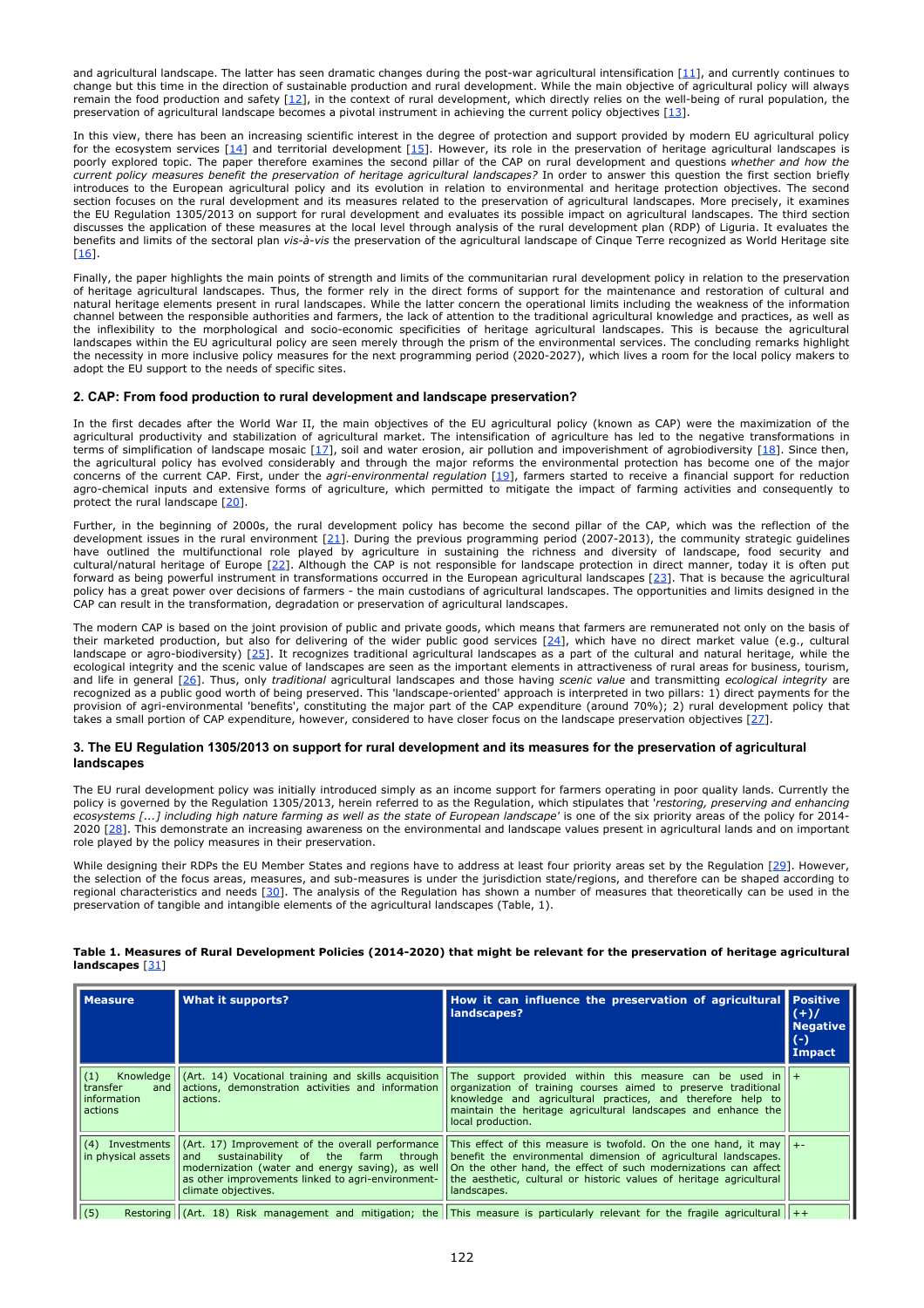| agricultural<br>production<br>potential<br>damaged<br>by<br>natural disasters<br>and catastrophic<br>events<br>and<br>of<br>introduction<br>appropriate<br>prevention<br>actions | restoration of agricultural land and production<br>potential after nature caused disasters.                                                                                                                                                                                                                                                                                                                                                                            | landscapes                                                                                                                                                                                                                                                                                                                                                                                                                                                                                                                                                                                                   |      |
|----------------------------------------------------------------------------------------------------------------------------------------------------------------------------------|------------------------------------------------------------------------------------------------------------------------------------------------------------------------------------------------------------------------------------------------------------------------------------------------------------------------------------------------------------------------------------------------------------------------------------------------------------------------|--------------------------------------------------------------------------------------------------------------------------------------------------------------------------------------------------------------------------------------------------------------------------------------------------------------------------------------------------------------------------------------------------------------------------------------------------------------------------------------------------------------------------------------------------------------------------------------------------------------|------|
| $(6)$ Farm<br>and<br>business<br>development                                                                                                                                     | (Art. 19) Business start-ups of young farmers;<br>development of small farms; development of non-<br>agricultural activities.                                                                                                                                                                                                                                                                                                                                          | This measure can help to balance the age of the farmers and<br>therefore abandonment of historic agricultural landscapes. In the<br>case of development of small farms, the effect can be twofold,<br>because it may result in the enlargement of land parcels, and<br>therefore bring to the simplification of land mosaic. What concerns<br>the development of non-agricultural activities, its benefit will<br>depend on the type of future activities. Thus, not balanced<br>development of agritourism may bring to partial abandonment of<br>agricultural activities in favor of hospitality services. |      |
| (7) Basic services<br>$v$ illage<br>and<br>renewal in rural<br>areas                                                                                                             | (Art. 20) Drawing up and updating of management<br>and protection plans for Natura 2000 sites and<br>other areas of high nature value; improvement of<br>rural infrastructure; studies and investments<br>associated with the maintenance, restoration and<br>upgrading of the cultural and natural heritage of<br>villages, rural landscapes and high nature value<br>sites, including related socio-economic aspects, as<br>well as environmental awareness actions. | The measure can benefit the tangible dimension of agricultural<br>landscapes (e.g., restauration of rural architecture), and improve<br>the management of the sites.                                                                                                                                                                                                                                                                                                                                                                                                                                         | $++$ |
| (10)<br>Aari-<br>environment-<br>climate payments                                                                                                                                | (Art. 28) Preservation and promotion of the<br>necessary changes to agricultural practices that<br>make a positive contribution to the environment<br>and climate.                                                                                                                                                                                                                                                                                                     | The measure covers only those commitments going beyond the<br>baseline standards of EU (e.g., 'greening'), State and Region<br>concerned. However, considering that traditional agricultural<br>practices are usually sustainable in terms of environmental<br>protection, their protection and improvement might be supported<br>by this measure.                                                                                                                                                                                                                                                           |      |
| (13) Payments to<br>areas facing<br>natural or other<br>specific<br>constraints                                                                                                  | (Art. 31) Support for the farmers in mountain areas<br>other areas facing natural or other specific<br>constraints                                                                                                                                                                                                                                                                                                                                                     | It can prevent abandonment of agricultural, pastoral activities in<br>'difficult' territories (high altitude, steep slopes, climate)                                                                                                                                                                                                                                                                                                                                                                                                                                                                         |      |

<span id="page-3-0"></span>The table shows that there is a wide range of rural development measures that can have positive outcomes on landscape protection through the incentives for the environmentally sustainable land use and production systems. However, it is important to note that the Regulation does not mention UNESCO sites or cultural landscapes in specific manner. The reference is made only to the Natura 2000 sites [\[32](#page-6-0)] and natural protected areas. In this view, the communitarian rural development policy leaves a room for adapting a broader policy framework on domestic level. Therefore, the local (regional) rural development plans can serve not only as the operative instruments, but also develop a system going beyond merely environmental and production objectives. In order to understand how the rural development policy measures are articulated at the local level, the next section will focus on the RDP of the Liguria Region and its application on the agricultural landscape of Cinque Terre.

## **4. From theory to practice: The articulation of the EU policy measures in the RDP of Liguria and their use for the preservation of the agricultural landscape of Cinque Terre**

The terraced agricultural landscape of Cinque Terre including five historic villages Monterosso, Vernazza, Corniglia, Manarola and Riomaggiore are spread in the coastal zone of the Region of Liguria (northwestern Italy). Due to the complex morphology (steep slopes) and lack of flat areas suitable for agriculture, the landscape, both along the coastal zone and inland, is characterized by distinctive land-use practices, which have created agricultural terraces dating back to 1100AD [\[33](#page-6-1)].

<span id="page-3-3"></span><span id="page-3-2"></span><span id="page-3-1"></span>Since 1997 the territory of *Portovenere, Cinque Terre, and the Islands (Palmaria, Tino and Tinetto)* is the UNESCO World Heritage site. The inscription of the site under the category 'continuing cultural landscapes' was motivated both by uniqueness and by fragility of this agricultural landscape. Due to the complex geomorphological context, unfavorable tectonic and structural setting the area is highly prone to land sliding and the adverse effects of seasonal floods [\[34](#page-6-2)]. Besides the natural risk factors, the steep slopes of Cinque Terre hinders the mechanization of agriculture, which augments the average cost of the productive activity [\[35](#page-6-3)] and reduces the aspiration of young generation to develop their family vineyards. In addition, constantly growing tourism industry 'stoles' the human resources from the agricultural sector. According to the last available data, in 2010 there were only 244 ha of cultivates land [\[36](#page-6-4)], which strongly contrast with over 2000 ha of terraces cultivated in the area just several decades ago. The terraces are managed by around 200 smallholder farmers [\[37](#page-6-5)], which supply the major part of their harvest to the Social Winery (*Cantina Cinque Terre*). Besides this agricultural cooperative, the territory counts around 20 private wineries producing their own certified agricultural products. However, the preservation of agricultural landscape mainly relies on the smallholder farmers, whose average age is relatively high (over 65).

<span id="page-3-7"></span><span id="page-3-6"></span><span id="page-3-5"></span><span id="page-3-4"></span>Regardless the efforts of the local actors to preserve the agricultural landscape [[38](#page-6-6)], it still risks to remain an emblematic element recalling whilom flourishing agriculture. In this context, the support provided within the EU agricultural policy have an increasing importance for the preservation of the local agriculture. Indeed, during the previous planning period (2007-2013), the territory has benefited the reconstruction of aqueduct and the introduction of the network of monorail trains called '*trenini*' [\[39](#page-6-7)]. It is considered the major contribution of the RDP for the local agriculture, although the network serve only a small portion of the territory. Currently, the RDP of Liguria is focusing on the diversification of agricultural activities, which is reasonable in view of rapidly growing vine and gastronomic tourism considered the major opportunity for the preservation of agricultural landscapes  $[40]$  $[40]$ . However, would this diversification make sense in the case of Cinque Terre, where tourism has already overshadowed the local agriculture?

<span id="page-3-10"></span><span id="page-3-9"></span><span id="page-3-8"></span>Within the ongoing programming period (2014-2020) the RDP of Liguria disposes around 300 million euro [\[41](#page-6-9)], distributed within 15 measures and 43 sub-measures. The analysis of the RDP regulations has shown only few measures that were articulated in direct reference to the preservation of agricultural landscapes. This concern the measure for the improvement of the performance and sustainability of farms provided under the Article 17 of the EU Regulation. Under the RDP of Liguria the measure was articulated to support the non-productive activities such as the restauration of traditional drystone walls, the planting of hedges and rows, the creation and reconstruction of water troughs (ponds, puddles) and wildlife observation points [\[42](#page-6-10)]. While in the Cinque Terre, the major part of the requests funded under this measure regarded the reconstruction of drystone walls. The latter is crucial not only for the aesthetic value, but also to the bio-diversity and for historic value of the agricultural landscape.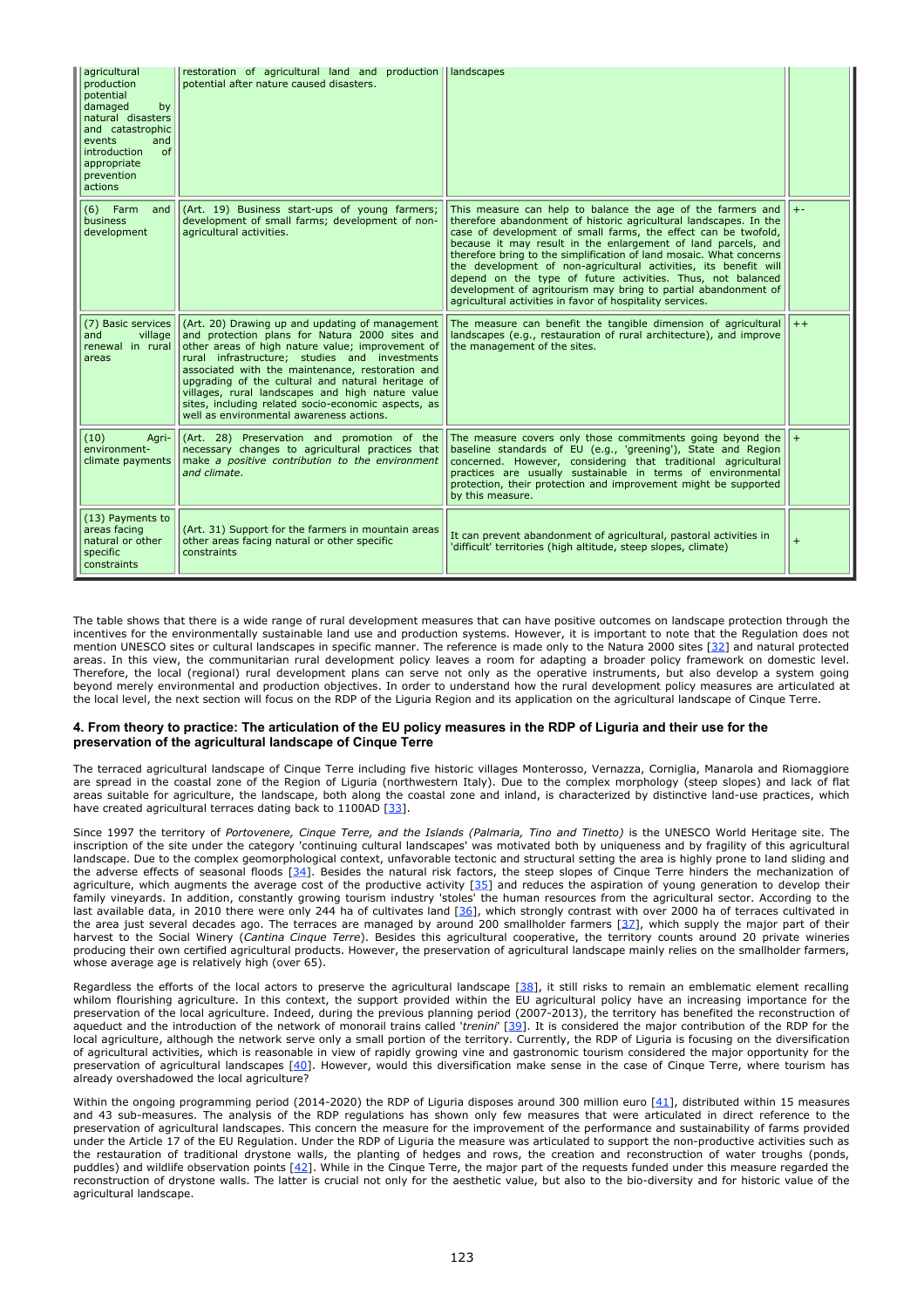Thus, regardless the fact that the main objective of the support refers to agro-environment objectives, the actions funded under this measure benefited the tangible dimension of the agricultural landscapes.

<span id="page-4-0"></span>Further, the investment for basic services and village renewal provided under the Article 20, within the RDP of Liguria was made available for the projects related to the maintenance, restoration and redevelopment of the cultural and natural heritage of villages, rural landscapes and sites of high natural value [\[43](#page-6-11)]. In Cinque Terre, this fund was requested mainly by the local authorities for the recovery of small roads between the farm properties, in order to improve the accessibility of the farms and prevent the abandonment of the agricultural lands.

<span id="page-4-1"></span>However, the analysis has also shown certain mismatches between the evaluations of the policy measures presented in the previous section and their *de-facto* use. This concern the investment for the vocational trainings and skills acquisition provided under the Article 14 of the Regulation, which within the RDP Liguria was limited to the trainings included in the Regional Registry (*Catalogo Regionale delle Conoscenze e delle Innovazione*). Those are mainly technical trainings (e.g., use of plant protection products and agricultural machineries) [\[44](#page-6-12)], which have little reference to the preservation of agricultural landscapes and practices. Further, a number of operational and normative issues limiting the access to the funds by the local farmers have emerged.

First limit is the threshold set by the RDP, which is not adapted to the characteristic of heritage agricultural landscapes. In agricultural landscapes such as Cinque Terre, the generations of farmers were able to preserve a number of physical and socio-economic characteristics (e.g., small plots of properties) that makes them heritage. However, this very characteristic hinders the preservation of the agricultural landscape. The complexity of land structure in Cinque Terre implies the high cost of all types of interventions in the landscape. The transportation of materials for restauration of dry-stone walls requires excessive expenditure in terms of financial resources (e.g., rent of helicopter) and time spend by the farmers [\[45](#page-6-13)]. That is because the state and the dimension of the roads between the agricultural plots do not allow the use of usual transportation means.

<span id="page-4-3"></span><span id="page-4-2"></span>It is important to note that the RDP Liguria does provide the measures specifically designed for the areas with natural constrains. Indeed, the sub-measure n. 13.1 (*Indennità compensativa per le zone montane*) aims to establish the balance between the income difference of the 'difficult' areas and the areas with favorable conditions for agriculture (e.g., flatlands). All three municipalities of the Cinque Terre (*Riomaggiore*, *Vernazza*, *Monterosso al Mare*) [\[46](#page-6-14)] are classified eligible for such compensation. However, the interviews has demonstrated that the local farmers have issues with receiving such help due to the small dimension and fraction of their land parcels. Indeed, the technical disposition of the measure states that the agricultural systems of arboriculture (e.g., vineyards) in the mountain areas have right for 500€ per hectare. It further specifies that the contribution less than 300€ cannot be payed due to the administrative costs  $[47]$  $[47]$  $[47]$ . In this context, the farmers of Cinque Terre whose land properties often do not exceed 0.5 hectare become ineligible for such help [\[48](#page-6-16)].

<span id="page-4-6"></span><span id="page-4-5"></span><span id="page-4-4"></span>Second limit is that RDP Liguria is designed mainly for the farms with certain economic capacity. It means that besides the technical requirements, the farmer need to provide the financial guarantee, which in the case of small farms represents the main obstacle in receiving the funds for development of the their businesses and introduction of new infrastructure  $[49]$  $[49]$ . The agricultural landscape of Cinque Terre has become the World Heritage helps to its distinctive geo-morphological and socio-economic structures. However, these very characteristics hinder the use of the RDP resources conceived for the preservation of the heritage landscape. In this context, the accession to the RDP funds for the large-scale projects mainly rely on the National Park and the Social Winery. The interviews has shown the great expectations of the local farmers in relation to the post-2020 RDP, and introduction of the specific regulations for the UNESCO sites. However, according to the Agricultural Councilor of the Region this measure may not bring substantial results, as there is a need in more profound changes of price policies in favor of the areas with difficult accessibility like Cinque Terre (e.g., the differentiation of the regional prices for the construction of dry-stone walls and local products).

Third limit refers to the weakness of information channel between the responsible authorities and farmers. In order to take advantage of these funds the farmer first needs to be informed on the available opportunities. However, the semi-structured interviews with farmers have demonstrated that they either not properly informed on opportunities available for their profiles, or they fears the paper requirement, calling the system too complex (it. '*contorto'*). This issue is particularly relevant in the case of small hold farms managed by aged population. Although there is already an informational desk of RDP (*'sportello agricoltura'*), its function is limited to the general information on the ongoing calls [[50](#page-6-18)]. It means that there is a necessity to develop an effective one-to-one farm advisory service that can properly reach and assist the farms.

## <span id="page-4-7"></span>**5. Concluding remarks**

A series of conflicting views and interests associated with the multi-functionality make the protection of heritage a challenging task. However, as it was demonstrated on the example of agricultural landscapes, the multi-functionality may bring additional sectoral funds for the preservation of heritage values. Thus, the communitarian rural development policy recognizes landscape as an important driver of rural economy, and therefore provides the direct forms of support for non-productive services of agriculture, including bio-diversity and landscape.

However, the research has shown that the objectives behind the preservation of agricultural landscapes rather reverberate the congruence between the CAP and the EU environmental policy tools (Habitat Directive, Environmental Assessment Directives), with little or no reference to 'culture-driven' measures such as the preservation of traditional knowledge and agricultural practices. This sheds light on broader relations between heritage protection objectives and sectoral policies adapting to the global trends in terms of climate change, decrease of bio-diversity and other environmental problems.

Although the rural heritage and cultural values of agricultural landscapes are cited in several documents and web pages dedicated to the CAP, such considerations remain superficial since there is no specific policy focusing on the procedural methods for identification and protection of the cultural value elements present in the agricultural landscapes. The way the policy measures articulated *in situ* reveals the inflexibility of the regional plans to the morphological and socio-economic specificities of heritage sites. This further demonstrates that the public good provision of agricultural landscapes is still regarded as a by-product of land use activities  $[51]$  $[51]$ .

<span id="page-4-8"></span>In addition, there is also the weakness of the information channel between the responsible authorities and farmers, impeding the accession to the funds by smallholder farmers. Therefore, one-to-one support for the stallholder farmers is needed, particularly for those operating in the heritage agricultural landscapes with high risk of abandonment. Such initiatives shall follow the effective advertisement campaigns targeted to inform the aged farmers on available forms of support.

The preservation of landscape and biodiversity was set forth as one of the nine objectives of the future CAP (2020-2027). Taking into account that the natural and cultural dimensions of agricultural landscapes are strictly interrelated, the next rural development policy shall increase the sensibility to the cultural dimension of agricultural landscapes. In other words, there is a need in more inclusive policy measures for heritage agricultural landscapes in terms of both supported subjects and types of projects. The former can be implemented through the minimization of the requirement for the heritage agricultural landscapes in relation to their morphologic (e.g., small land properties) and socio-economic specifies (e.g., low economic income, aged farmers). While types of projects shall not limit to the diversification of farm activities by means of tourism or provision of the environmental services.

In the heritage sites like Cinque Terre, the preservation of the agricultural landscape directly depends on the attractiveness of the local agriculture and farmers' income. The latter instead cannot rely only on the direct agri-environmental incentives. There is an increasing necessity in structural measures adapted to the needs of the specific sites, as well as the creation of favorable conditions for the development and active enhancement of the local production (e.g., establishment of the *Consorzio tutela* for Cinque Terre wines), including the preservation of traditional agricultural knowledge and practices. This would require the reservation of a part of the RDP funds for the heritage agricultural landscapes at the risk of abandonment.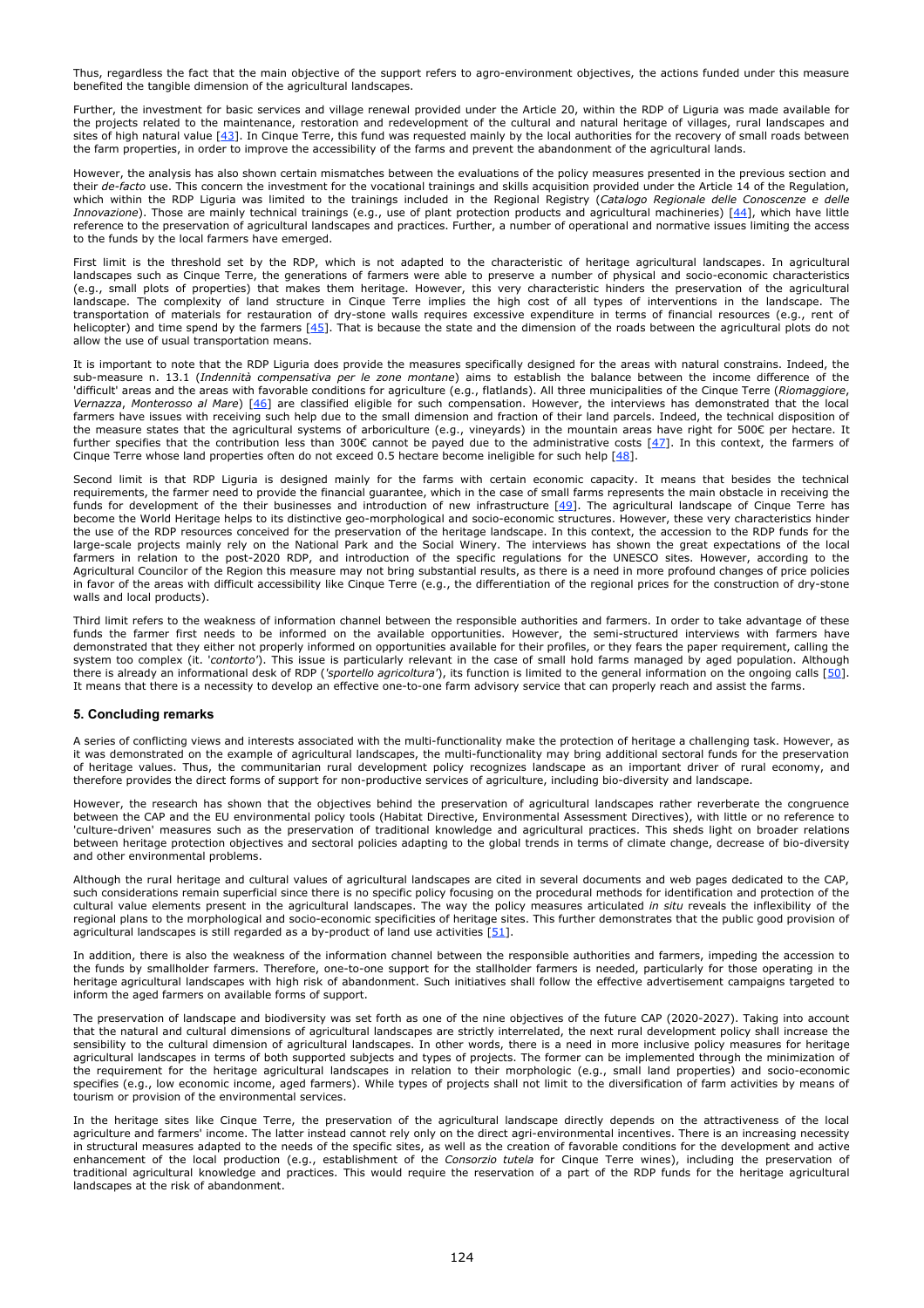#### **Note**

<span id="page-5-0"></span>[\[1](#page-1-1)] For the detailed discussion on the functionalism of cultural heritage see Muller M. (1998) Cultural Heritage Protection: Legitimacy, Property, and<br>Functionalism. Inter-national Journal of Cultural Property7, no. 2 (199

<span id="page-5-1"></span>[\[2](#page-1-2)] See [F.](http://www.aedon.mulino.it/archivio/2017/2/caponigri.htm) [Caponigri,](http://www.aedon.mulino.it/archivio/2017/2/caponigri.htm) *[Problematizing](http://www.aedon.mulino.it/archivio/2017/2/caponigri.htm) [fashion's legal categorization as cultural property](http://www.aedon.mulino.it/archivio/2017/2/caponigri.htm)*, in *Aedon*, 2017, 2.

<span id="page-5-2"></span>[<u>3]</u> See L. Loures, T. Panagopoulos (2007) From Derelict Industrial Areas towards Multifunctional Landscapes and Urban Renaissance. WSEAS Transactions<br>on Environment and Development, issue 10, Volume 3, Oct. 2007.

<span id="page-5-3"></span>[\[4](#page-1-3)] Preamble to the European Landscape Convention, Florence, 20 October 2000.

<span id="page-5-4"></span>[<u>5]</u> See G.V. Huylenbroec, V. Vandermeulen, E. Mettepenningen A. Verspecht A. (2007), Multifunctionality of Agriculture: A Review of Definitions, Evidence<br>and Instruments, Living Rev. Landscape Res., 1, 3, pag. 5. [Online

<span id="page-5-5"></span>[<u>6]</u> "Paesaggio agrario - la forma che l'uomo, nel corso ed ai fini delle sue attività produttive agricole, coscientemente e istematicamente imprime al<br>paesaggio naturale", in E. Sereni, Storia del paesaggio agrario itali

<span id="page-5-6"></span>[\[7](#page-1-6)] Ashmore, W., and B. Knapp, eds. 1999. The Archaeologies of Landscape. London: Blackwell.

<span id="page-5-7"></span>[\[8](#page-1-7)] For the discussion of the identity value of landscapes and *genius loci* see M. Antrop (2000) Geography and landscape science. Belgeo, 1-2-3-4 | 2000, 9- 36; E. Relph (1976), Place and Placelessness, London: Pion, pag. 61.

<span id="page-5-8"></span>[\[9](#page-1-8)] The first agricultural landscape inscribed in the World Heritage is Rice Terraces of the Philippine Cordilleras. For more details about the site see:  $n/list/722$  Last accessed 10 June 2019.

<span id="page-5-9"></span>[\[10](#page-1-9)] Currently, the main instruments recognizing the heritage value of agricultural landscapes at the global scale are the UNESCO Conventions (World Heritage Convention, and the 2003 Convention for the Safeguarding of the Intangible Cultural Heritage) and the Programme on Globally Important<br>Agricultural Heritage Systems (GIAHS) of UN FAO (Food and Agriculture Organizat (International Union for Conservation of Nature), the list of Biosphere Reserves promoted by Man and Biosphere Programme of UNESCO, the list of<br>Geoparks of UNESCO, and other international programmes developed within the fr

<span id="page-5-10"></span> $[11]$  $[11]$  For more discussion on the topic see the next section

<span id="page-5-11"></span>[\[12](#page-2-1)] Indeed, the first objectives of the CAP as defined in the Art. 39 of Treaty on the functioning of the European Union (OJ of the EU 26.10.2012, C 326/4) is "to increase to increase agricultural productivity by promoting technical progress and by ensuring the rational development of agricultural production the<br>optimum utilisation of the factors of production, in particular

<span id="page-5-12"></span>[\[13](#page-2-2)] For the programming period 2014-2020, the objective of the rural development policy are: *(a) fostering the competitiveness of agriculture; (b)* ensuring the sustainable management of natural resources, and climate action; (c) achieving a balanced territorial development of rural economies and<br>communities including the creation and maintenance of employment. Art. 4

<span id="page-5-13"></span>[<u>14]</u> See B. Jack (2015) Ecosystem Services: European Agricultural Law and Rural Development. Monteduro M. et al (eds.) Law and Agroecology: A<br>Transdisciplinary Dialogue. Springer, 2015, pagg. 127-150; See M. Lefebvre, M.

<span id="page-5-14"></span>[\[15](#page-2-3)] N.P. Seidl, M. Golobič (2018) The effects of EU policies on preserving cultural landscape in the Alps, Landscape Research, 43:8, pagg. 1085-1096.

<span id="page-5-15"></span>[\[16](#page-2-4)] It is important to note that the reference to the World Heritage in the paper is used only as an evidence to the internationally recognized heritage status of the selected case study. Thus, the analysis of the World Heritage Convention in relation to the EU Regulation is out of the scope of this paper.

<span id="page-5-16"></span>[<u>17]</u> In Italy, the simplification of agricultural landscape mosaic during early CAP was the result of the growth of average farm dimension from 5-6 ha to 20<br>ha and more. For a discussion of the transformations occurred i

<span id="page-5-17"></span>[<u>18]</u> For a general discussion of the post war CAP impacts, see C. Stoate (2001) *Ecological impacts of arable intensification in Europe.* J Environ Manag,<br>pagg. 337-365; J.A. Klijn (2004) *Driving forces behind landscape* dimensions of the European landscape. pagg. 201-218.

<span id="page-5-18"></span>[\[19](#page-2-6)] *Council Regulation (EEC) No 2078/92* of 30 June 1992 on agricultural production methods compatible with environmental protection and preservation of the countryside.

<span id="page-5-19"></span>[<u>20]</u> However, the expenditure for market management was much higher (90% of total) than the expenditure for support of farmers and environmental<br>consideration. While now the product based support represents just 5% of th *Reform 2014-2020*, Agricultural Policy Perspectives Brief N°5, December 2013, pag. 4.

<span id="page-5-20"></span>[\[21](#page-2-8)] For a general overview of the evolution of CAP before and during the Fischler reform (2003) see S. Gay, B. Osterburg, D. Baldock, A. Zdanowicz (2005) Recent evolution of the EU Common Agricultural Policy (CAP): state of play and environmental potential. MEACAP - WP6 D4b Common Agricultural Policy -<br>March 2005. A. Tosto (2010) Evoluzione della Politica Agricola Comune ed Tesi di Dottorato Università degli Studi di Catania (2009-2010), pagg. 10-44.

<span id="page-5-21"></span>[\[22](#page-2-9)] See the Axis 2 of the Rural Development Policy (2007-2013) in the *Council Decision 2006/144/EC* Available at: [https://eur-lex.europa.eu/legal-](https://eur-lex.europa.eu/legal-content/EN/TXT/PDF/?uri=CELEX:32006D0144&from=en) $\frac{1}{2}$  [last access 20 Nov 2018].

<span id="page-5-22"></span>[<u>23]</u> See M. Scornaienghi (2014) *Il riconoscimento del valore del paesaggio agrario nella Politica Agricola Comune. INEA Working paper, Roma, 2014, pag.<br>14; G. Ferrari (2017) <i>Paesaggio agrario e consumo del territorio,i* 

<span id="page-5-23"></span>[<u>24]</u> According to the formulation of European Comission, a public good is a good that, even if it is consumed by one person, is still available for<br>consumption by others. EC, Key terms as regards the CAP and environment.

<span id="page-5-24"></span>[\[25](#page-2-12)] For a review of CAP ecosystem services, see B. Zanten, P. Verburg, M. Espinosaet al. (2014), *European agricultural landscapes, common agricultural policy and ecosystem services: a review*. Agronomy for Sustainable Development, Springer Verlag/EDP Sciences/INRA, 2014, 34 (2), pagg. 309-325.

<span id="page-5-25"></span>[\[26](#page-2-13)] EC, *Agriculture and Landscape*. Available at: [https://ec.europa.eu/agriculture/envir/landscape\\_en](https://ec.europa.eu/agriculture/envir/landscape_en) [last access 28.03.2017].

<span id="page-5-26"></span>[\[27](#page-2-14)] See M. Lefebvre, M. Espinosa, S. Gomez y Paloma (2012) *The influence of the Common Agricultural Policy on agricultural landscapes*. Reference Report by the Joint Research Centre of the European Commission 2012, pag. 73.

<span id="page-5-27"></span>[\[28](#page-2-15)] Art. 5, Regulation 1305/2013.

<span id="page-5-28"></span>[\[29](#page-2-16)] Besides the above mentioned priority area, there other five articulated as: knowledge transfer and innovation; farm viability and competitiveness; food chain organisation and risk management; resource-efficient, climate-resilient economy; social inclusion and economic development.

<span id="page-5-29"></span>[\[30](#page-2-17)] Art. 6, Regulation 1305/2013

<span id="page-5-30"></span>[\[31](#page-2-18)] Elaboration of the author based on *the Regulation (EU) No 1305/2013 of the European Parliament and the Council of 17 December 2013 on support for rural development by the European Agricultural Fund for rural Development (EAFRD) and repealing Council Regulation (EC) No 1698/2005.* It is important to